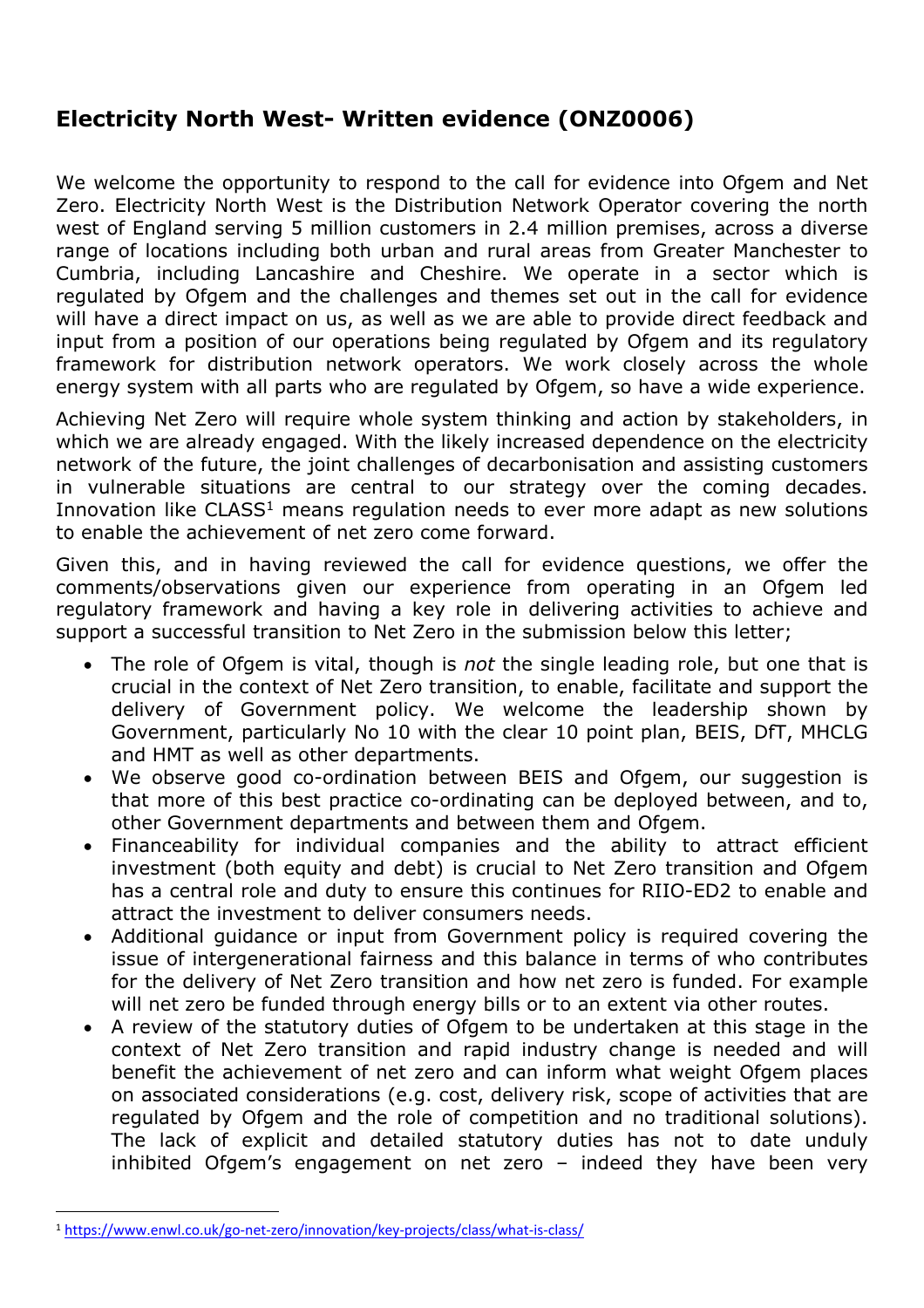proactive publishing a decarbonisation strategy. This is done under the auspices of their duty to future customers.

## **Electricity North West Limited response to Industry and Regulators Committee call for evidence into Ofgem and Net Zero**

*What role should Ofgem play in the transition to net zero? What changes, if any, should be made to its remit, responsibilities and resources?*

- 1. As a recipient of policy and strategic direction from Government, Ofgem needs to clearly have obligation(s) on Net Zero which should also consider the hierarchy of this in the context of its current role as an economic regulator. We would like to see holistic decision making which is transparent and where trade-offs between conflicts are being evidenced and set out in the public domain. This will allow all stakeholders to see the basis and evidence as to why a decision and trade-off has been made by an Ofgem decision/determinations. Currently there is a risk regulatory discretion is interpreted too widely, whereas discretion needs to be exercised carefully to ensure that decisions made in the round and transparently.
- 2. Therefore, we support a review of the statutory duties of Ofgem be undertaken at this stage in the context of Net Zero transition and rapid industry change which we would welcome the opportunity to input to it. Additionally, it is important that Ofgem's statutory duties need to be clearly signposted, robustly articulated, properly interpreted and accessible to all.
- 3. The framing of the Ofgem role in Net Zero transition is vital to help ensure that all actors and stakeholders are playing their parts in a coherent and joined up delivery chain. Our view is that the role of Ofgem is critical but is not *the* leading role, but one that is crucial in the context of Net Zero transition, to enable, facilitate and support the delivery of Government policy. It is important Government continues to lead and direct Net Zero which we currently observe taking place and in an effective manner. We note this in the context of the recent policy announcements and consultations which have been released. BEIS is currently leading the majority of the policy on Net Zero, though strengthening government leadership on Net Zero may be advantageous. However, whichever government department leads Net Zero, it needs to provide additional clear guidance to Ofgem to support the development of its regulatory framework that supports the sectors it regulates as well as the companies which operate within it and meets consumer's needs as well as what is done in competitive markets and what level of regulation, if any to overlay with competition (e.g Ofgem's retail market regulation approach).
- 4. It is crucial that given the role of Ofgem being vital to the success of the Net Zero transition the regulatory framework it sets needs to be agile and flexible to fast paced changes in our sector as the pathway(s) to Net Zero become clearer. Further flexibility and agility in the framework will allow companies to reflect and react to differences in regional stakeholder/ consumer appetite for delivery where these are faster than national policy as defined by local/regional devolved authorities for example.
- 5. In doing this Ofgem should seek not to be a barrier to delivery, which could occur for example where it fails to set a framework which ensures that companies are able to finance its activities efficiently or companies are not able to respond rapidly to consumers' needs. Net Zero will see the need to continue to attract efficient investment in sector to deliver Net Zero in a timely manner, and so due regard to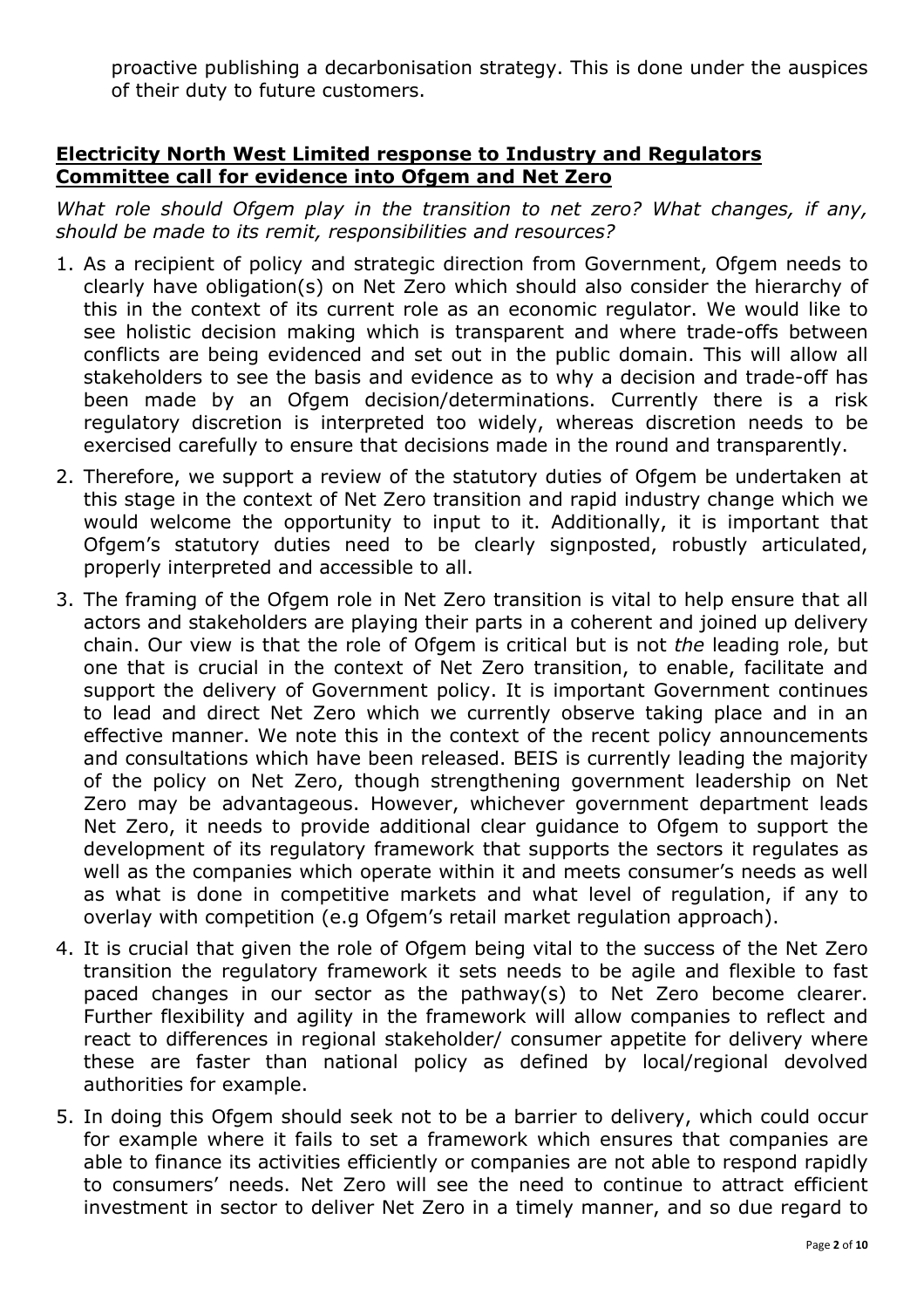the duty of financeability is key to this and Ofgem should ensure the financeability of the individual companies within the sector. This is clearly in consumers interests, but many aspects of Ofgem decision making have been referred to the CMA indicating there are some concerns especially on technical matters, but these are often important to achieving net zero.

6. With regard to resourcing, it is difficult for us to comment on whether Ofgem is adequately resourced or not, but we would state that it is important that resources are sufficient and aligned with the principles, duties and aims and reflects the important role it has in Net Zero transition. We would also note that arguably as important as adequate resourcing is the retention of talent and continuity of personnel and knowledge.

*How well does Ofgem balance environmental objectives against its responsibilities in relation to affordability for consumers?*

- 7. It is important that it is not overlooked that Ofgem has a range of environmental objectives such as; statutory obligations, those adopted from EU law and other requirements, and whilst clearly Net Zero transition and delivery is crucial it is not the only environmental objective Ofgem has as our sector regulator.
- 8. In our experience of operating in the distribution sector the focus and attention of Ofgem in respect of the environment is currently focused on our compliance, as well as appropriate and transparent reporting from companies. A wider role and focus beyond environmental compliance in RIIO-ED2<sup>2</sup> is anticipated by us, including considering companies wider social responsibility as well as how this relates to customer ability to pay and affordability.
- 9. The period of RIIO-ED2 is a real opportunity to value all environmental impacts and outcomes and it is our view that a fair balance for all can be delivered in RIIO-ED2. We acknowledge that Ofgem is considering and setting a framework which does have cognisance to wider environmental consideration moving beyond a simple and narrow focus on compliance. We support Ofgem in this direction change. An example of this would be the aim to ensure customers in vulnerable circumstances are not left behind because of the transition to Net Zero. In delivering this through its decisions and determinations as part of the RIIO-ED2 process we would urge the need for Ofgem to be completely transparent in the trade-offs, on what evidential basis and why the decision has been made.
- 10. We have recently undertaken extensive research and customer and stakeholder engagement as part of our RIIO-ED2 business plan development. The evidence shows that more in this environmental realm is a priority for the representative sample we engaged with.
- 11. In response our draft RIIO-ED2 business plan for ENWL has several additional environment outputs and outcomes. Examples of this are: undergrounding of overhead lines in areas of outstanding natural beauty (AONB); plus, a commitment to plant 10,000 trees to offset the impact of our activities on the environment as well as the impact of environmental issues such as 'ash dieback'; and plans to enhance and deliver increased biodiversity at a significant number of our operational sites. All these examples have the aim of protecting and enhancing the natural world in its wider form in our operating region delivering on our customer and stakeholder engagement and reflecting Ofgem direction change for RIIO-ED2.

<sup>2</sup> RIIO-ED2 will cover the period of April 2023 to March 2028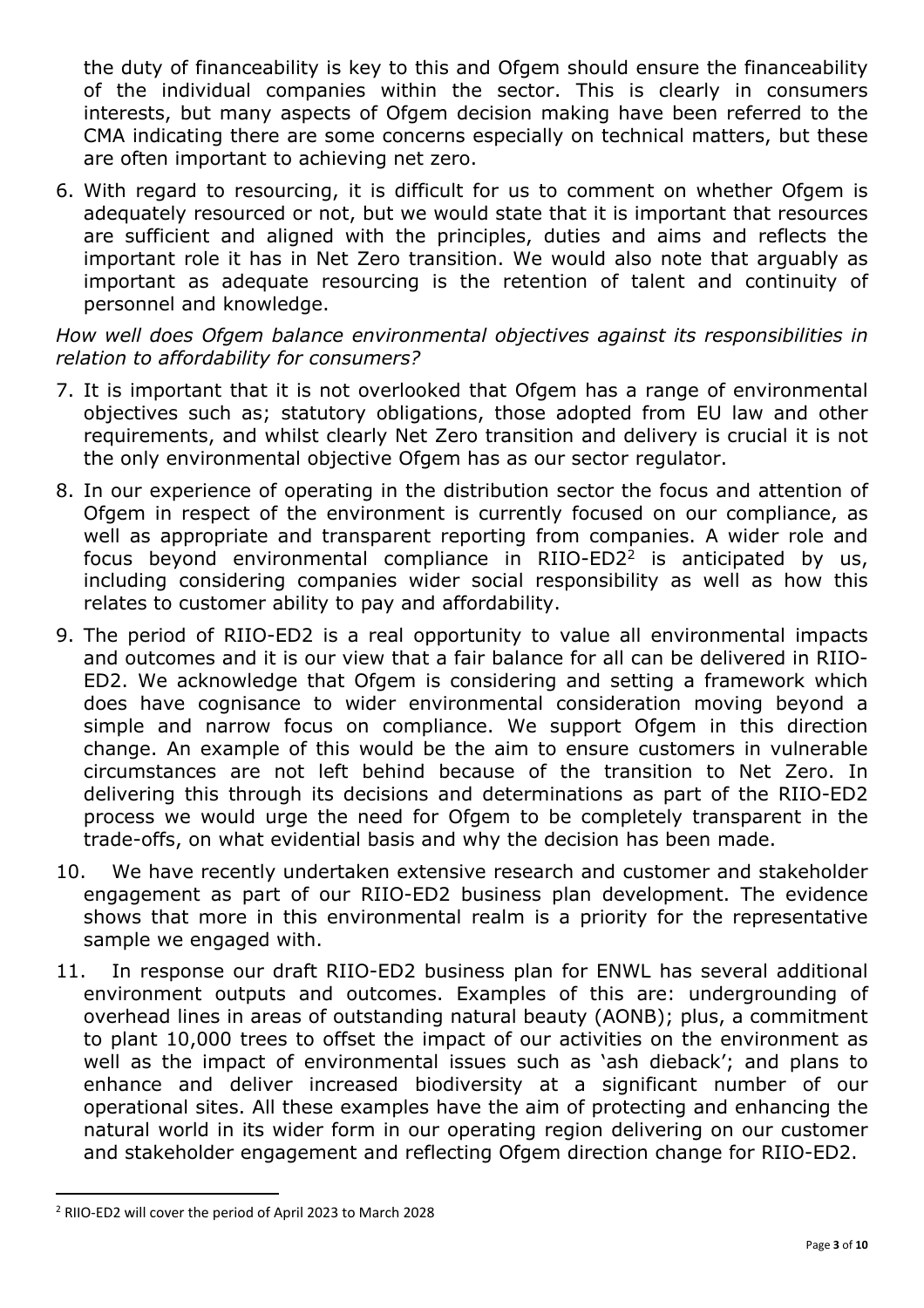*How well does Ofgem fulfil its obligations to consumers? Does Ofgem take consumer views into account sufficiently, particularly those of vulnerable consumers?*

- 12. Greater clarity for Ofgem on the extent of its scope to support vulnerable consumers would be beneficial. This would then be more transparent to all stakeholders as well as helping to shape and co-ordinate policy. Ofgem currently faces a tension as an economic regulator between wanting to see cost reflectivity and provide price signals as well as enabling some support to certain customers. Addressing the issue of consumers needs with particular focus on those of consumers in vulnerable circumstances and affordability links to how far specific energy policy should go relative to government welfare/social security and taxation policy. This also links to many other aspects of government policy that can have a marked impact on consumers in vulnerable circumstances.
- 13. We as the DNO operating in the North West of England have a high proportion of customers in vulnerable circumstances in our region compared to many other regions of the UK. Additionally, we have some of the most deprived areas in the country in our distribution area. We are therefore acutely aware and proactive in our work that we undertake to support these customers. Our stakeholders have told us that they want us to do even more to help alleviate fuel poverty and to make sure that customers who are already economically and socially disadvantaged are not left even further behind as we respond to Net Zero transition. We have acted on this evidence and insight by including several consumer and stakeholder engagement led commitments in our draft business plan to enhance this support in the period of RIIO-ED2 covering 2023 to 2028. Our draft plans are currently being reviewed by Ofgem, the sectors challenge group and others ahead of our final plan submission in December of this year. Examples of our consumer and stakeholder engagement led commitments are;
	- Make £2m per year available to work with trusted partner organisations, to support the 250,000 customers in our region who are in fuel poverty, by 2028.
	- Launch a new £250,000 annual fund to remove barriers that prevent the takeup of low carbon technologies (LCT) with the money targeted at struggling households.
	- Proposing to roll out our pioneering 'Street Smart<sup>'3</sup> technology to 250,000 customers in disadvantaged neighbourhoods.
	- Increase our Priority Services Register (PSR) even further from the 1 million people we already help. The aim to ensure everyone eligible has the opportunity to join and increasing membership so that a minimum of 60% of eligible customers are registered.
	- Train all our colleagues to better recognise, understand and support those in vulnerable circumstances.
	- Double the amount we spend on partner referral networks to £0.5m a year to establish partnerships with organisations with specialist skills to help our customers who need it most.
- 14. All these commitments led by our enhanced engagement put customers and stakeholders at the heart of our plans and look forward to this being central to the review and determination by Ofgem in due course.

<sup>&</sup>lt;sup>3</sup> This technology continually makes small adjustments to local network voltage to reduce electricity usage and bills, without affecting customer appliances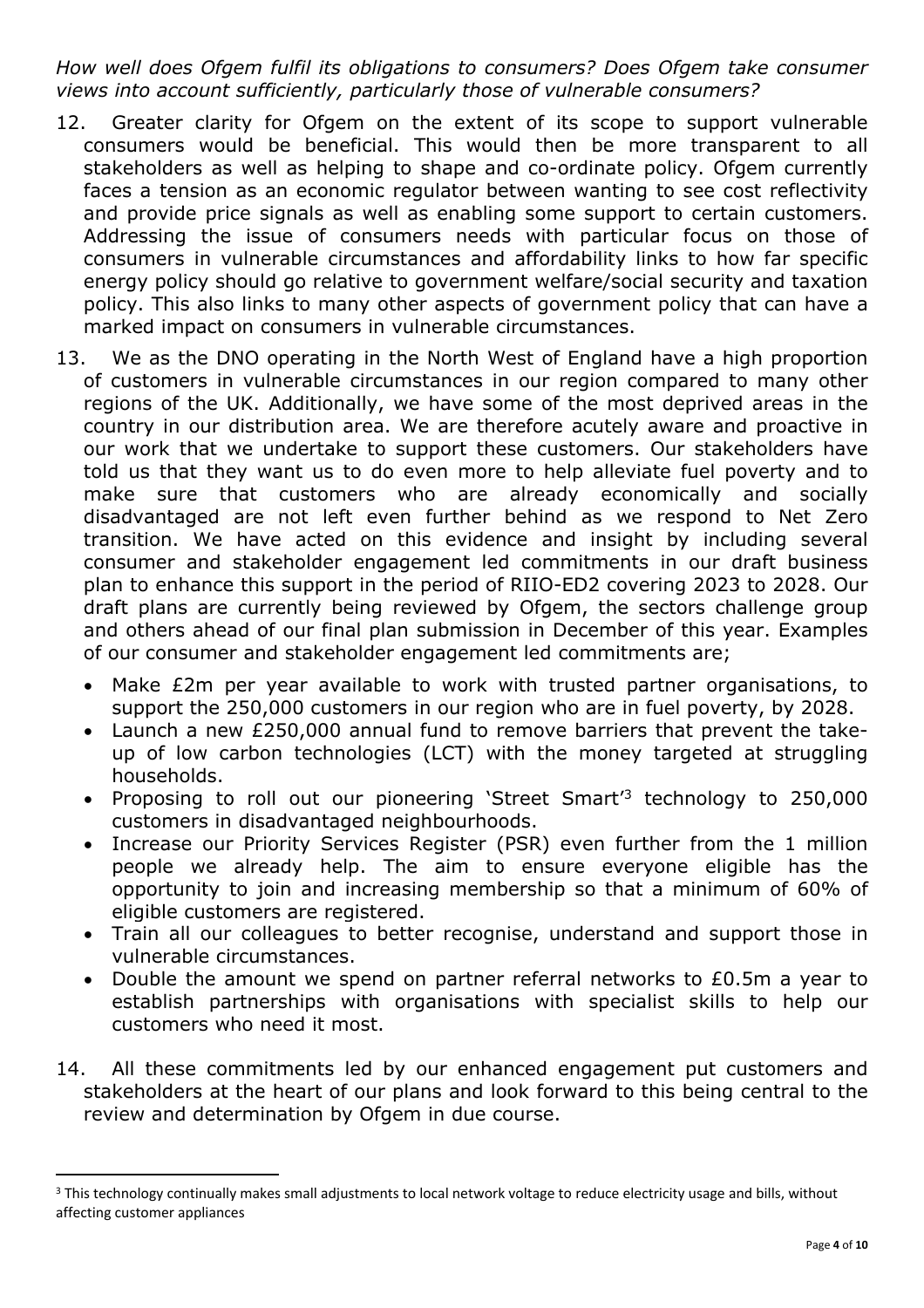- 15. While we are optimistic that for RIIO-ED2 determinations Ofgem will recognise the benefit of these commitments and the evidence and support gained through enhanced customer and stakeholder engagement we note that some of the discussion from earlier RIIO-2 price controls was that significant elements of customer and stakeholder led ambition/activity was not supported by Ofgem in company settlements. We understand that Ofgem concluded companies' business plans had not adequately justified many proposed steps to support customers in vulnerable circumstances. Ofgem have updated guidance and provided feedback to companies as well as their customer engagement groups (CEGs) and so for RIIO-ED2 determinations we hope the same issues should not occur. This theme was included in PR19 CMA appeals for the water sector where an economic regulator seemed to reject many customer and stakeholder supported wider activities proposed and is now being reviewed by Ofwat as to how this can be addressed as part of PR24 methodology.
- 16. To address this concern, Ofgem could do more customer and stakeholder engagement themselves and consider how to use other customer and stakeholder engagement insights to inform Ofgem policy positions and decisions. Currently, the consumer research we have seen is somewhat retail focused and updated periodically<sup>4</sup>. Ofgem has a much wider programme of engagement with stakeholders, including with consumer bodies and widely consults on policy, though we think more could be done to use other consumer engagement and for Ofgem to engage directly with consumers in more depth and breadth or for Ofgem to increase its comfort relying on robust engagement done by other entities. More work from Ofgem on understanding customer and stakeholder priorities in the context of networks could be extremely helpful, and provide the context to what its obligations, principles and powers mean in practical terms. This engagement could take the form of Ofgem specific engagement or through working with the DNO licensees as a collective utilising the Energy Networks Association<sup>5</sup> forum.
- 17. One area which could be consulted on, or indeed clarified by Government policy/ direction, is the balance of what the role for companies and the sector is for socialised support to customers in vulnerable situations. Particularly this is important when considering that vulnerability can manifest itself in several ways such as fuel poverty. Therefore, Ofgem understanding the subsets of vulnerability in detail through Ofgem led engagement would help to shape policy and ultimately define the roles of companies and the sector in each of the different areas under the headline of vulnerability.

*What implications will the transition to net zero have for the security of the UK's energy supply? How does Ofgem currently manage issues relating to security of supply?*

18. We welcome that currently Ofgem and BEIS are really looking closely and consulting widely through engagement such as the Future System Operator and industry codes consultation(s) and we note the consultation and response deadline of 28 September 2021. We suggest that Ofgem and BEIS continue to ensure a focus to the challenges being faced as well as on potential institutional reform, though we believe this is currently managed well by both parties. Now is the right time to be considering reforms, due to the likely multiyear timescales for developing and implementing major changes. Major changes do take a long time

<sup>4</sup> <https://www.ofgem.gov.uk/energy-data-and-research/ofgem-consumer-research>

<sup>5</sup> <https://www.energynetworks.org/>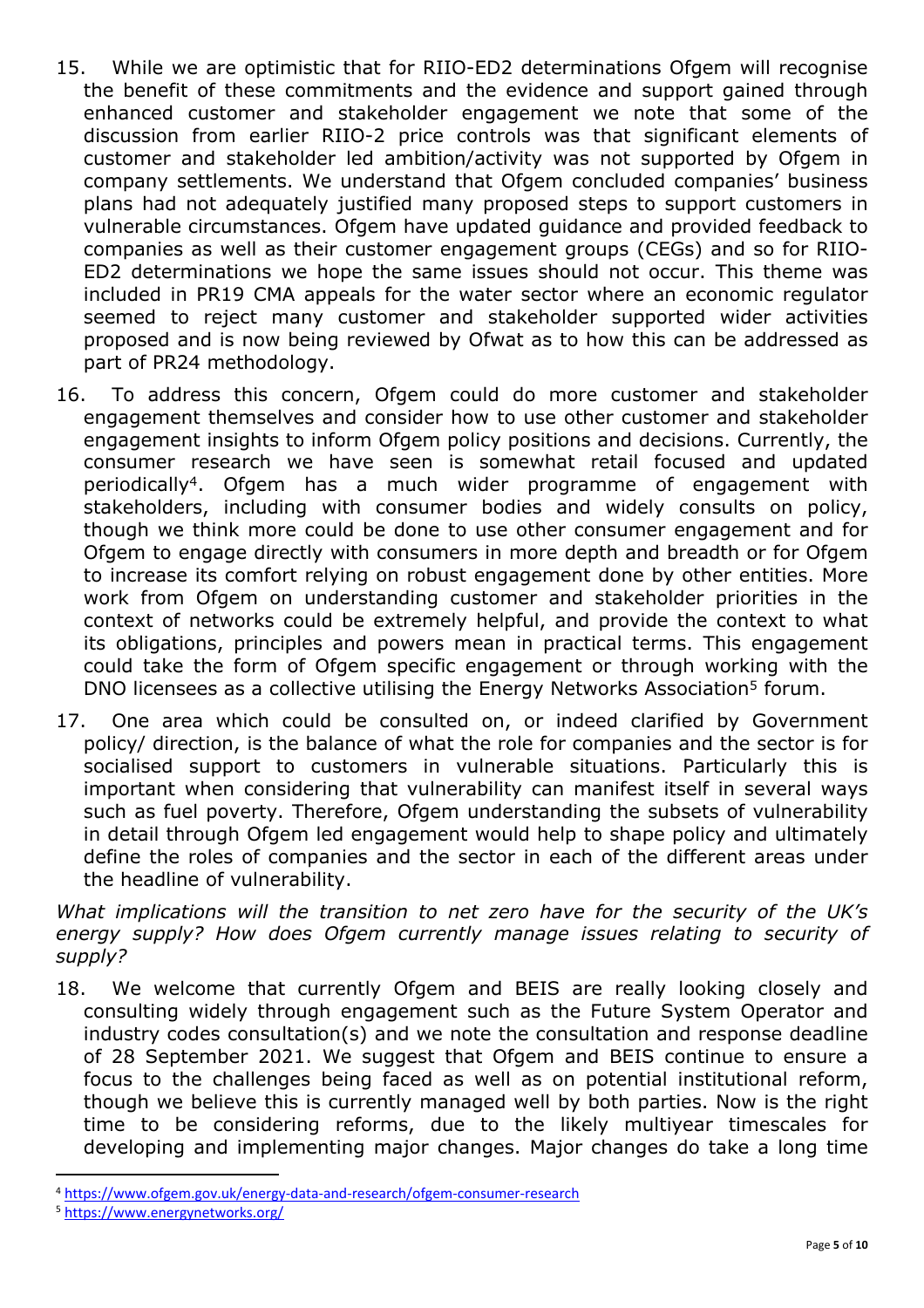to develop and implement so the process for change should be reviewed, including how Ofgem manages it such as through Significant Code Reviews (SCR's).

- 19. A transition to a Distribution System Operator (DSO) model, which DNOs are ideally placed to deliver many of the DSO tasks has an additional consequence of further enhancing security of supply. Energy issues and the solutions needed are moving to a more local and regional level so collaboration at this level is vitally important with regional energy companies ideally placed to contribute to this. More empowerment and facilitation of regional and local bodies to do Local Area Energy Planning (LAEP) is one aspect that should be encouraged and enabled by Ofgem. Ofgem needs to embrace this with the aim of greater reliance upon regional views in its' decision making.
- 20. Innovation through new ways of doing things that challenge existing boundaries and thinking is going to be key and will need to be embraced by all stakeholders. An example of this and an ENWL specific activity which provides enhancement of security of supply is our 'CLASS'<sup>6</sup> voltage control solution which is currently providing services to consumers nationally. Should Ofgem choose to embrace 'CLASS' to help security of supply issues, and if rolled out nationally, it could have prevented a supply issue event like the one observed on 9 August 2019.

*Is Ofgem's current system of price controls appropriate? Does it provide sufficient incentives to invest in the context of the transition to net zero?*

- 21. The RIIO-ED1 framework with the strong focus on incentive and innovation is right. This has ultimately delivered strong performance for customers, increased consumer value for money outcomes and significant improvements in customer service within the period. Examples of this are the levels of customer satisfaction increasing from 80% in 15/16 to 91% in 20/21<sup>7</sup>, as well as the interruptions in supply incentive scheme (IIS) which has reduced the number of power cuts by 24% from 15/16, as well as the time duration of these as these reducing by 26% over the same period. So power cuts are now more infrequent and shorter when then do happen. More can and will be done to continue this trend under the right supportive regulatory approach.
- 22. We are in an important period of agreeing the shape and form of company plans to be delivered in the RIIO-ED2 period and we continue to believe that the RIIO framework (Revenue = Innovation + Incentives + Outputs) is fit for purpose, as long the central elements of innovation and incentives remain and are not weakened. Reduction in these key elements of the regulatory framework, or an undue focus on short term headline bill reductions or an over focus on affordability concerns, risks the crucial aspects of the RIIO-ED2 regulatory review such as Net Zero transition. We have found our customers and stakeholder are willing to fund Net Zero and support a modest bill increase in our distribution element of the energy bill of £2 per year to deliver our net zero consistent draft plan.
- 23. Financeability and the ability to continue to attract efficient investment (both equity and debt) in our sector is crucial. Should this not be achieved the ability of companies to manage or react flexibly to uncertainty in the period of RIIO-ED2 will be undermined, ultimately risking outcomes for customers and the sectors ability to meet challenging timeframes on Net Zero transition. By example, as a

<sup>6</sup> CLASS (Customer Load Active System Services) is a low-cost solution which uses voltage control to manage electricity consumption at peak times.

<sup>7</sup> To February 20/21.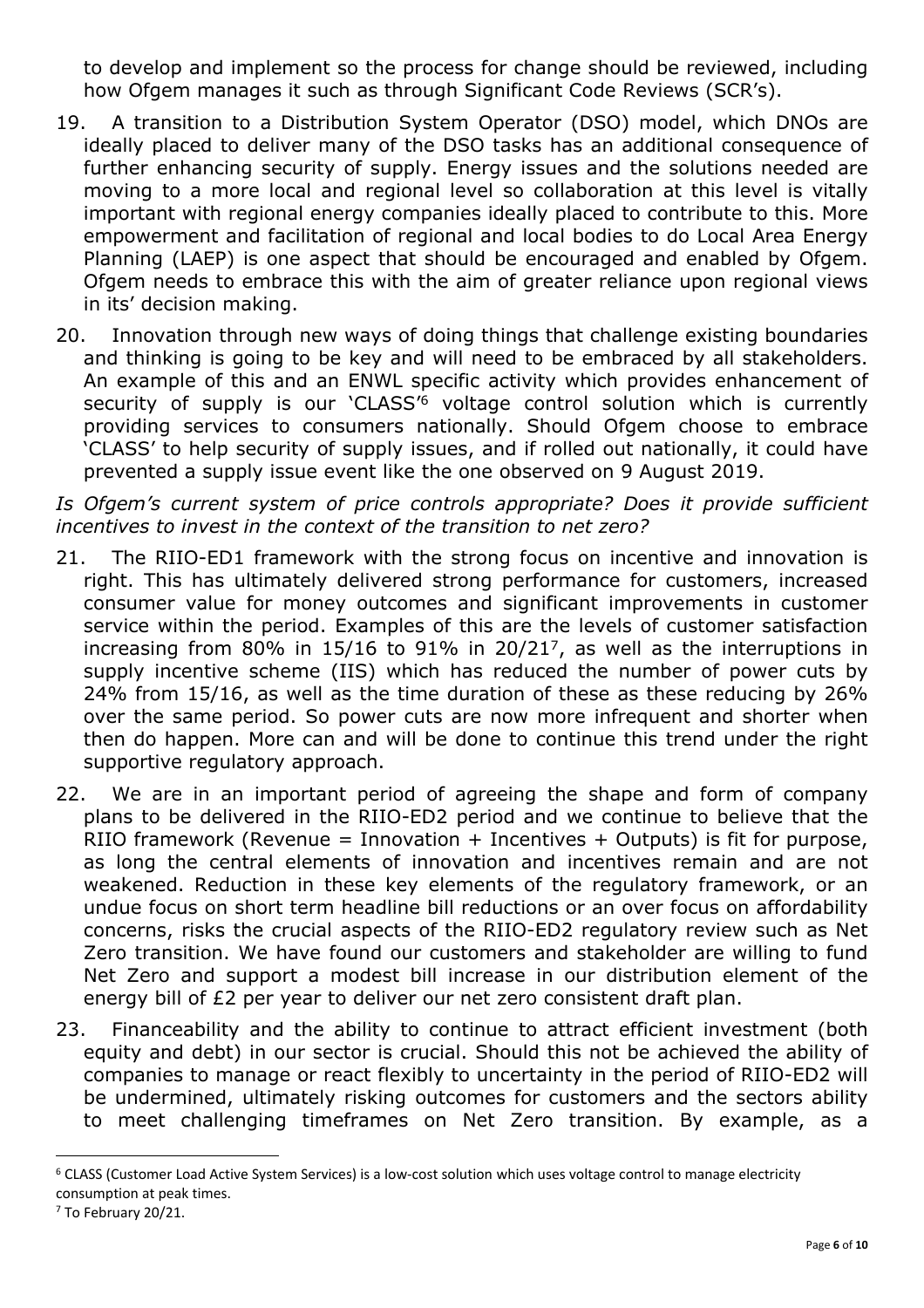consequence of Ofgem proposing to set debt financing allowances on a sector average basis this rewards companies with larger debt portfolios or lucky timing to benefit from windfalls. This means that customers in those areas are overpaying for the financing requirements for those companies, as well as the efficient costs of smaller companies being underfunded causing these companies issues of financeability through no fault of their own. We are also concerned about the potential level of expenditure which are linked to uncertainty regulatory mechanisms in RIIO-2 determinations that we saw for gas and transmission companies. Where these can be determined by Ofgem through direction only and without meaningful consultation this impacts investor confidence in the sector and certainty of regulatory settlements. It also risks introducing some delays into meeting consumer need. Ofgem is actively working with the sector to develop processes that is flexible and allow faster decision making so regulation doesn't become a blocker so regulation can remains a strong enabler of Net Zero as it is today.

- 24. On this and other evidential basis presented to Ofgem we continue to view that Ofgem is proposing underfunding the fair returns needed for the RIIO-ED2 period. For example, this includes the position that the 'aiming down' for returns by the regulator is fundamentally flawed.
- 25. We continue to remain hopeful that Ofgem will take heed of the discussions and the evidence that many stakeholders have presented and address the concerns raised through its determination in this crucial area of financing the RIIO-ED2 settlement through the setting of the allowed cost of equity and debt. Additional to this, it should be observed that one central element of the Ofgem method for setting cost of equity, namely 'Expected versus allowed returns<sup>'8</sup> adjustment, was not adopted by Ofwat who saw no need to apply such an artificial adjustment in setting its cost of equity allowance for PR19. Finally, we note that the CMA also has a role in this given the forthcoming findings as part of the RIIO-2 appeal for gas and transmission companies, plus the same route remaining open to any subsequent appeals as part of the RIIO-ED2 process.

*Is the current system of governance for the UK energy market appropriate to secure the Government's policy outcomes? What improvements could be made and what role should Ofgem play?*

26. As previously set out we welcome that currently Ofgem and BEIS are really looking closely and consulting widely through engagement such as the Future System Operator and industry codes consultation(s) and we note the consultation and response deadline of 28 September 2021. We suggest that Ofgem and BEIS continue to ensure a focus to the challenges being faced now, as well as on potential institutional reform, though we believe this is currently managed well by both parties. Reform could be considered for the future and now is the right time to be considering reforms, due to the likely multiyear timescales for developing and implementing major changes. We would also suggest that this considers wider review remit including potentially retail reform/ improvements.

*Are Ofgem's duties and powers appropriate and sufficiently clearly defined? Do Ofgem's objectives conflict and, if so, how should any conflicts be managed?*

<sup>8</sup> Which artificially reduces the calibrated allowed cost of equity by 25 basis points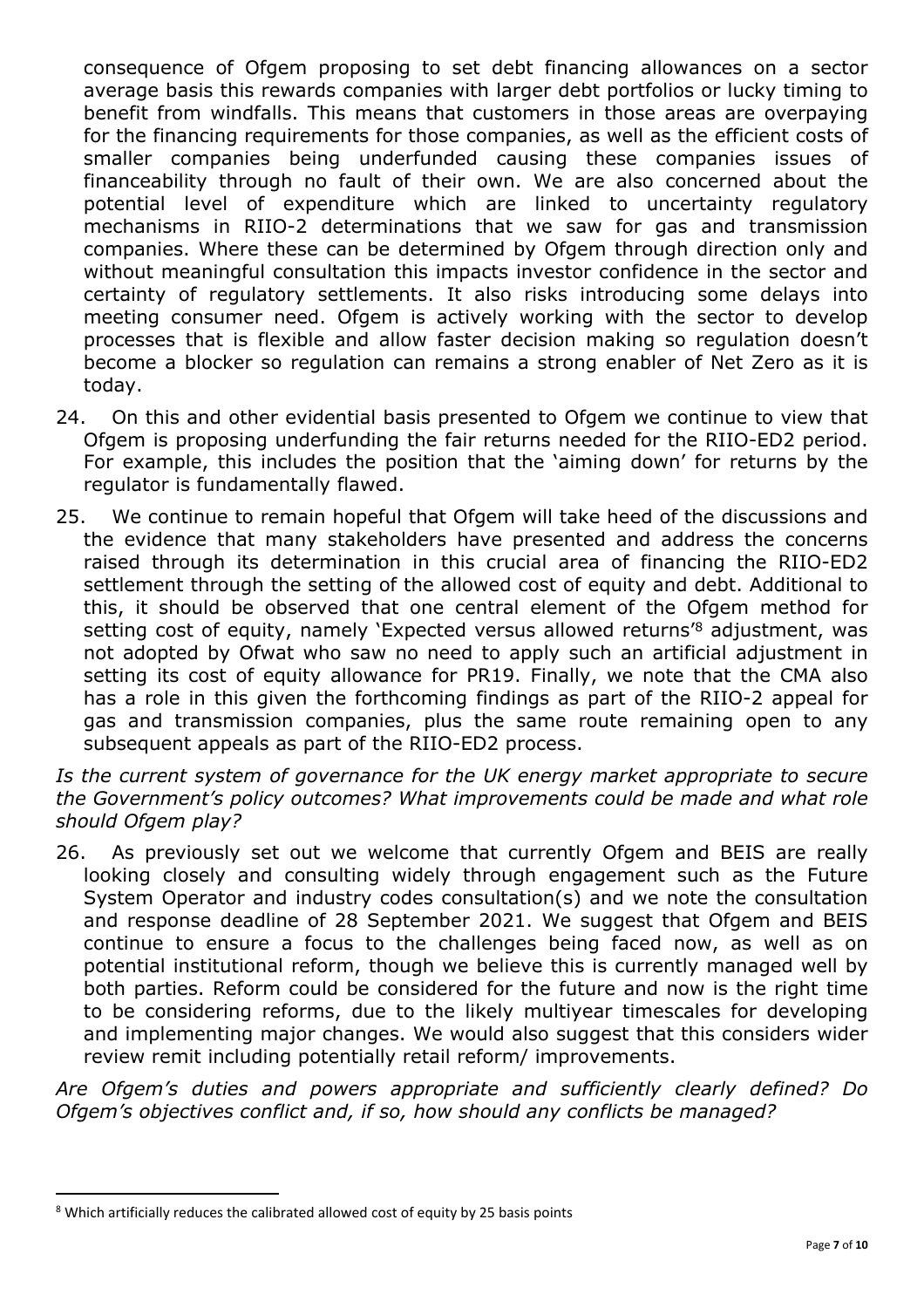- 27. A review of the statutory duties and powers of Ofgem should be undertaken at this stage in the context of Net Zero transition and rapid industry change which we would welcome the opportunity to input to.
- 28. Further it is important that, should a review be undertaken, it also considers where improved definition is beneficial to clarity and transparency, as well as any removal or addition to the current powers or duties of Ofgem as deemed to be required. An example where improved definition would be beneficial is regarding the duty of Ofgem to financeability which, based on our legal advice, is to the actual company, not the notional equivalent or the sector in general.
- 29. On policy from Government, we note and are anticipating the forthcoming BEIS consultation on its strategic policy/direction statement to Ofgem and support that it is considered to give periodical reviews and updates to a direction statement given changing dynamics and the speed at which Net Zero is required to occur.
- 30. An additional aspect which would help inform this process would be an annual transparency report from Ofgem so that all stakeholders are able to review the evidence on how it has gone about discharging its duties and powers. This would also set out a central place by which Ofgem could set out how it has also managed conflicts and trade-offs as part of discharging its duties and powers. This would also form evidence to Government and would support how Government should update guidance to Ofgem based on its annual reporting.
- 31. We would also support that upfront clear and informed engagement and consultation with stakeholders and companies should continue to be used to manage and identify conflicts when they occur. This could be an aspect of Ofgem activities that are strengthened. We accept that conflicts do occur and are likely to occur potentially more frequently in the future and therefore transparency of decision making and balancing these conflicts with due consideration being given to the impacts identified by all sector stakeholders is of ever increasing importance (for example Net Zero and affordability).
- 32. With regards to clarity of existing duties, one area which is likely to require additional guidance or input from Government policy is the issue of intergenerational fairness and this balance in terms of who contributes for the delivery of Net Zero transition. This is clearly a complex issue, given issues of affordability, the speed of which transition is required and the context of long lived assets and infrastructure, but currently this has not been sufficiently addressed. An example of where this is manifesting itself is the access and significant codes review (SCR) led by Ofgem which is currently ongoing and is a key input to companies planning, delivery and charging in the RIIO-ED2 period. A strong policy direction from Government on this issue, considering the balance of intergenerational fairness and Net Zero transition would be beneficial and remove this issue as a potential blocker or anchor to the speed of transition.

*Is Ofgem's relationship to Government and Parliament appropriate? Are there issues related to the split of responsibilities, transparency or accountability?*

- 33. As a non-ministerial government department and an independent National Regulatory Authority, it is important that this is maintained through independence of decision making guided by comprehensive and detailed Government policy and statements of direction.
- 34. Given that the split of responsibilities and accountabilities is reasonably clear currently this is achievable. However, the transition to Net Zero and the other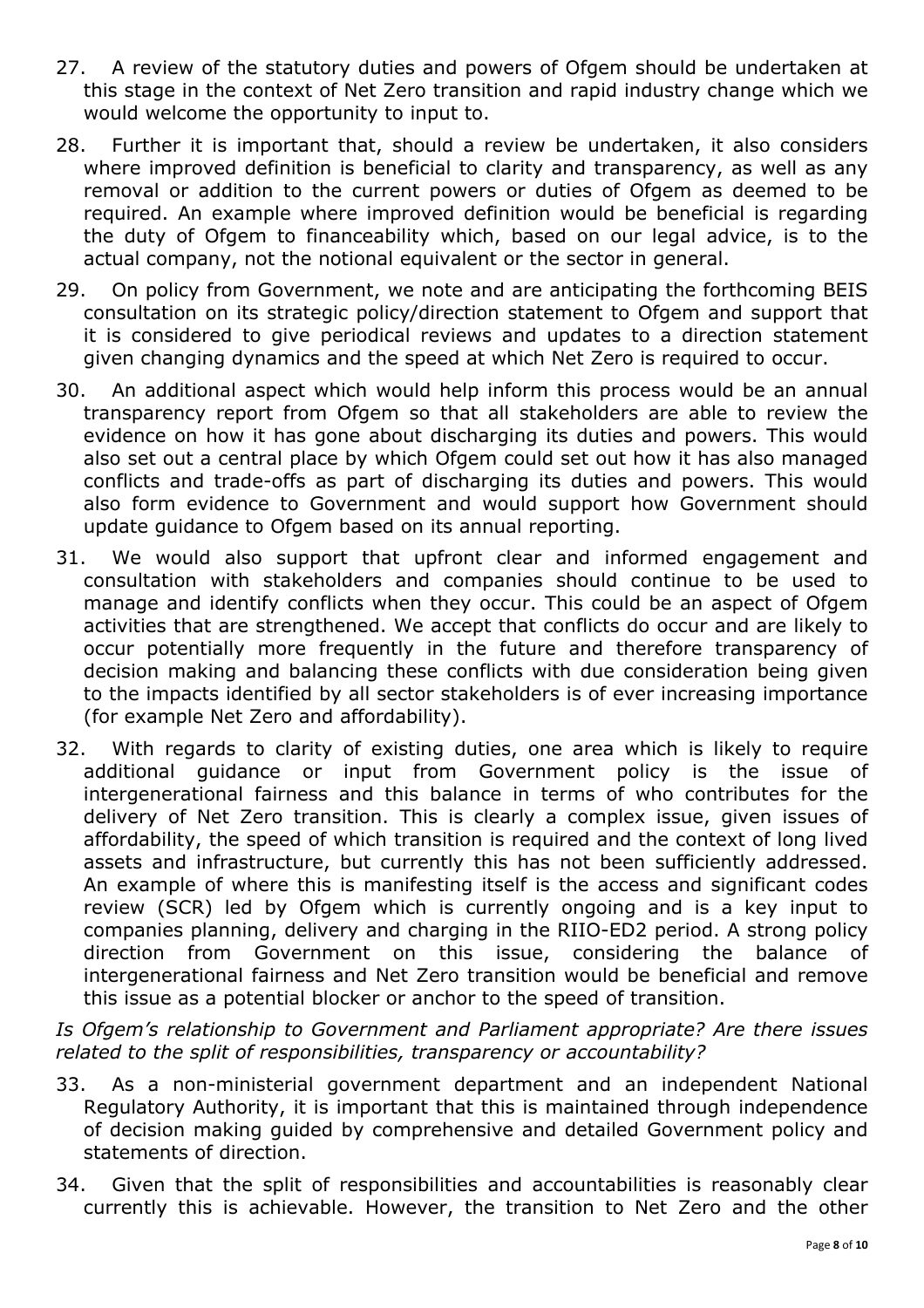challenges facing the sectors could likely blur these lines in the future. This is because of the fast pace of change expected given the timescales of Net Zero delivery, as well as the solutions and inter dependencies becoming more intertwined and of ever increasing importance. Therefore, Government policy should have cognisance of impacts of regulatory framework and its ability to deliver in timeframes set out and vice versa as the impacts of both policy decision from Government and regulatory framework decision are likely to be two way in the future. Changes being consulted on right now by BEIS (e.g. FSO and Codes reform) means any new roles and accountabilities will need to be carefully positioned to fit with BEIS/Ofgem activities and those of others.

- 35. We currently observe good co-ordination between BEIS and Ofgem, our view is that more of this best practice can be translated between and to other Government departments. Given that Net Zero addresses varying aspects of our lives such as electrification of transport and transition of heat policy, coordination between all Government departments is crucial. A good example of where this is growing in effectiveness is DFT and BEIS collaboration in Office for Zero Emission Vehicles (OZEV). Therefore, we would like to see more collaboration and coordination across Government of this ilk ensuring timely and coherent policy setting is achieved so clear direction and context for Ofgem can be set in advance of regulatory decisions or framework development.
- 36. Additionally, given that Net Zero requires both input from policy makers and outcomes from companies and other stakeholders', collaboration, transparent communication and discussion between Government, Ofgem and other stakeholders is vital.
- 37. Ofgem's Net Zero Advisory Group (NZAG) is an example of a cohort which is made up of good representation, but we are concerned about the transparency of this group and what output/ outcomes are coming from the group currently. For example, the latest minutes on the Ofgem website are particularly concise and with no date for the next meeting of NZAG provided. It is therefore difficult to understand what the outcome of these meetings are and how it is informing Ofgem decision making. A review and revision of the terms of reference is likely needed as the group is currently not fully effective, but to reiterate we see its creation as a step in the right direction in collaboration and coordination terms. We'd like to see this groups effectiveness enhanced.

*How does Ofgem compare to similar bodies internationally? What lessons can be drawn from the experience of other countries or jurisdictions?*

- 38. We don't have specific examples to provide, but agree and welcome Ofgem doing reviews of comparable sectors and the forms of regulation elsewhere to understand the lessons that can be learned and deployed by Ofgem to improve outcomes for customers.
- 39. We also note and support the active role Ofgem has in the forthcoming UN Climate Change Conference of the Parties (COP26) event in Glasgow this year.
- 40. Further to this, any lessons learned should not be limited to just international comparison but also consider other regulated sectors within the UK (such as water) for examples of what best practice regulation is. We would also note that the UK Regulators Network (UKRN), as well as decisions/ findings as part of CMA appeals are also good resources to consider the lessons that can be learned and applied to Ofgem regulation.